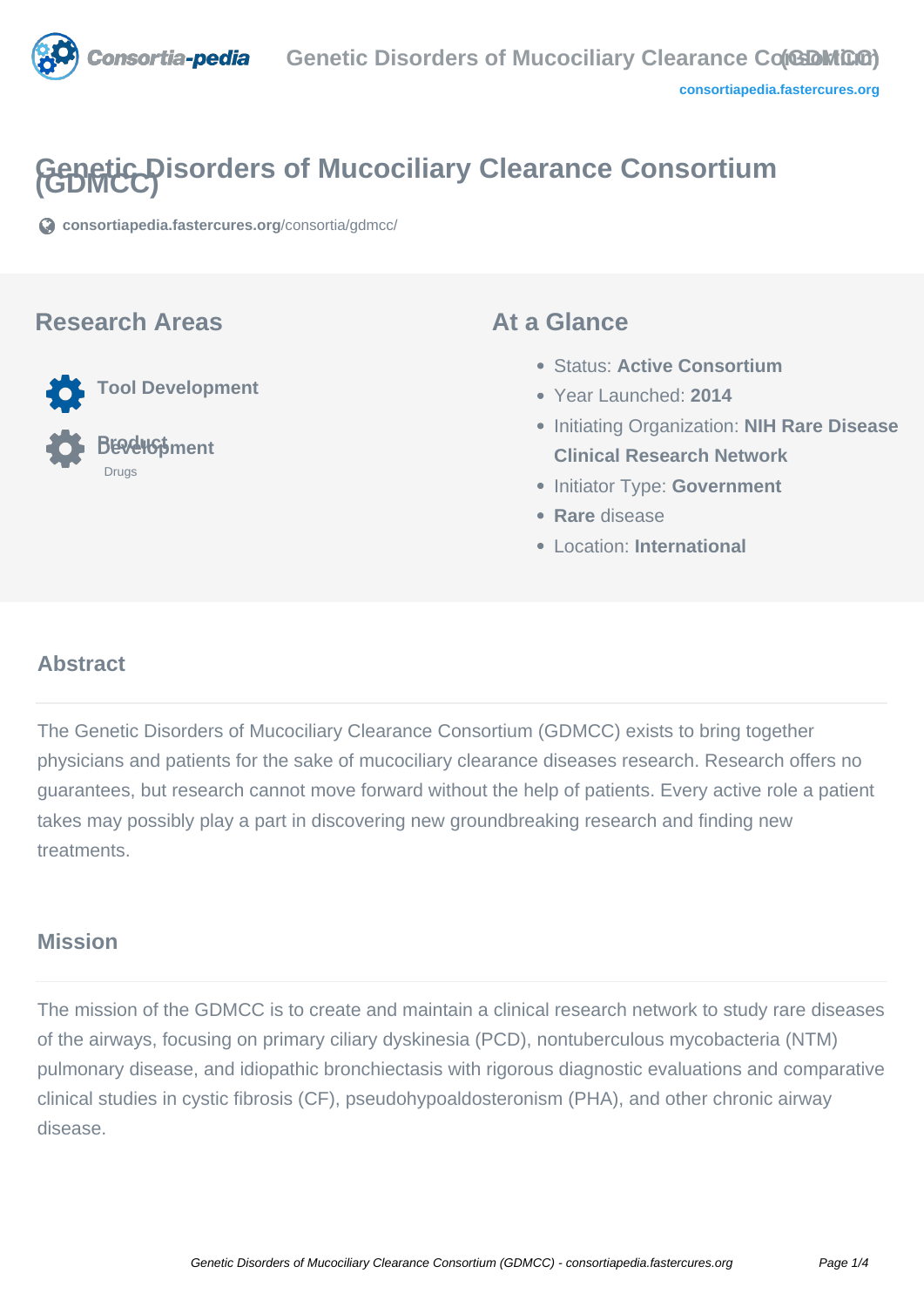

The goals of this consortium is are as follows:

# **Structure & Governance**

This consortium is part of the Rare Diseases Clinical Research Network (RDCRN), an initiative of the Office of Rare Diseases Research, National Center for Advancing Translational Sciences (NCATS). The RDCRN is designed to advance medical research on rare diseases by providing support for clinical studies and facilitating collaboration, study enrollment, and data sharing. Through the RDCRN consortia, physician scientists, and their multidisciplinary teams work together with patient advocacy groups to study more than 200 rare diseases at sites across the nation.

 Funding and scientific oversight for the RDCRN are provided by NCATS and 10 National Institutes of Health components: Eunice Kennedy Shriver National Institute of Child Health and Human Development; National Cancer Institute; National Heart, Lung and Blood Institute; National Institute of Allergy and Infectious Diseases; National Institute of Arthritis and Musculoskeletal and Skin Diseases; National Institute of Dental and Craniofacial Research; National Institute of Diabetes and Digestive and Kidney Diseases; National Institute of Mental Health; National Institute of Neurological Disorders and Stroke; and Office of the Director. In addition, patient advocacy groups provide funds for many of the projects.

#### **Patent Engagement**

The GDMCC Patient Contact Registry is a method by which patients (and their families) with mucociliary clearance disorders can register themselves to be contacted in the future about clinical research opportunities. An online registry form exists for all the GDMCC diseases currently being studied: (a) Primary Ciliary Dyskinesia (PCD), (b) Cystic Fibrosis, and (c) Pseudohypoaldosteronism (PHA).

# **Links/Social Media Feed**

Homepage [http://www.rarediseasesnetwork.org/GDMCC/index.ht](http://www.rarediseasesnetwork.org/GDMCC/index.htm) [m](http://www.rarediseasesnetwork.org/GDMCC/index.htm)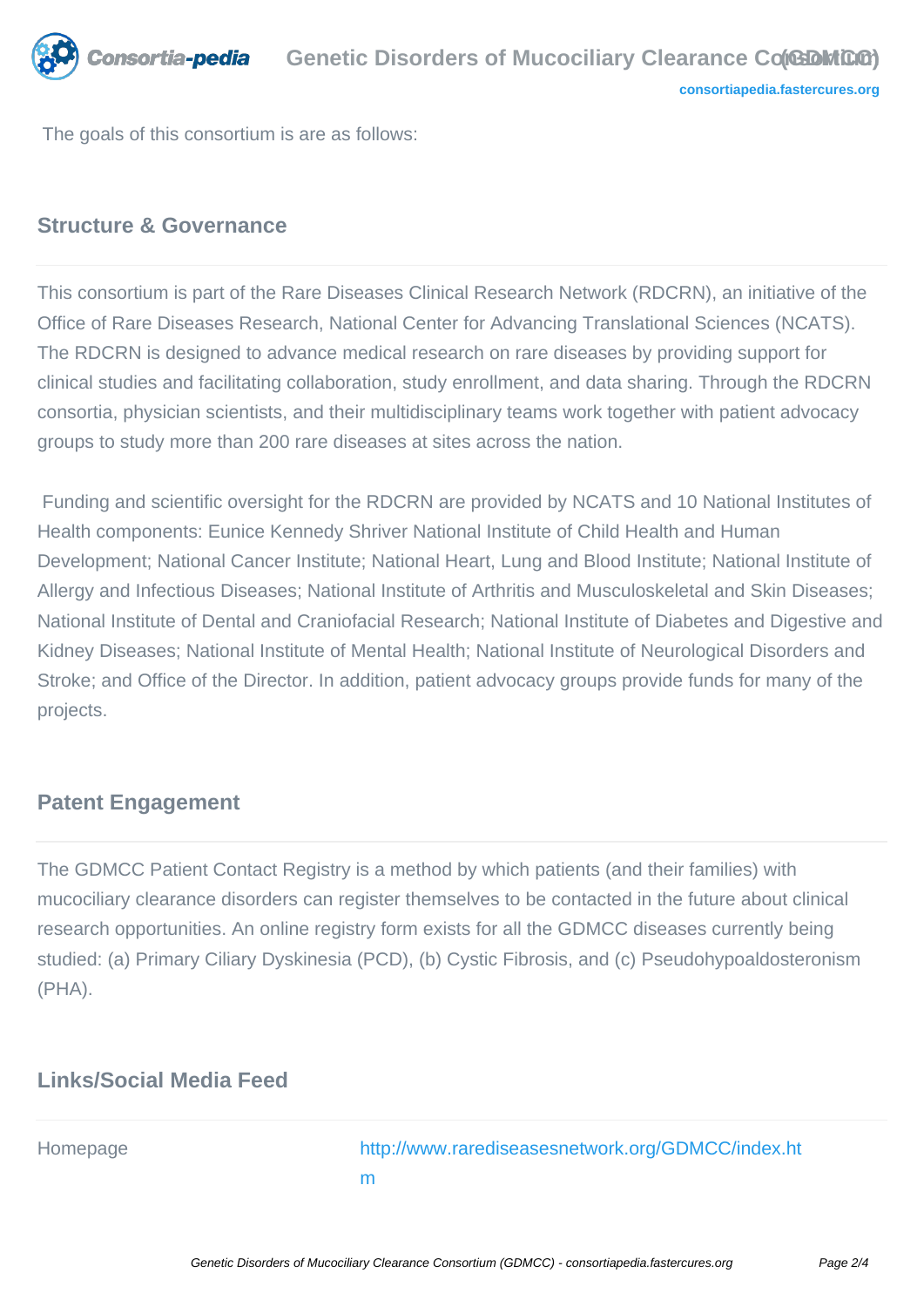

**[consortiapedia.fastercures.org](http://consortiapedia.fastercures.org/)**

# **Points of Contact**

Beth Godwin Administrative Assistant Cystic Fibrosis/Pulmonary Research & Treatment Center 7019 Thurston Bowles Bldg. CB#7248 Chapel Hill, NC 27599-7248 fax: 919-966-7524 email: [godwine@med.unc.edu](mailto:godwine@med.unc.edu)

 Kelli M. Sullivan, M.P.H. Clinical Research Coordinator Cystic Fibrosis/Pulmonary Research & Treatment Center University of North Carolina at Chapel Hill CB #7248 5011 Thurston-Bowles Building Chapel Hill, NC 27599 phone: 919-966-0713 fax: 919-966-7524 email: [Kelli\\_Sullivan@med.unc.edu](mailto:Kelli_Sullivan@med.unc.edu)

## **Sponsors & Partners**

Indiana University National Institute for Allergy and Infectious Diseases National Jewish Health Stanford University The Hospital for Sick Children University of Colorado, Denver Children's Hospital University of Washington Washington University in St. Louis